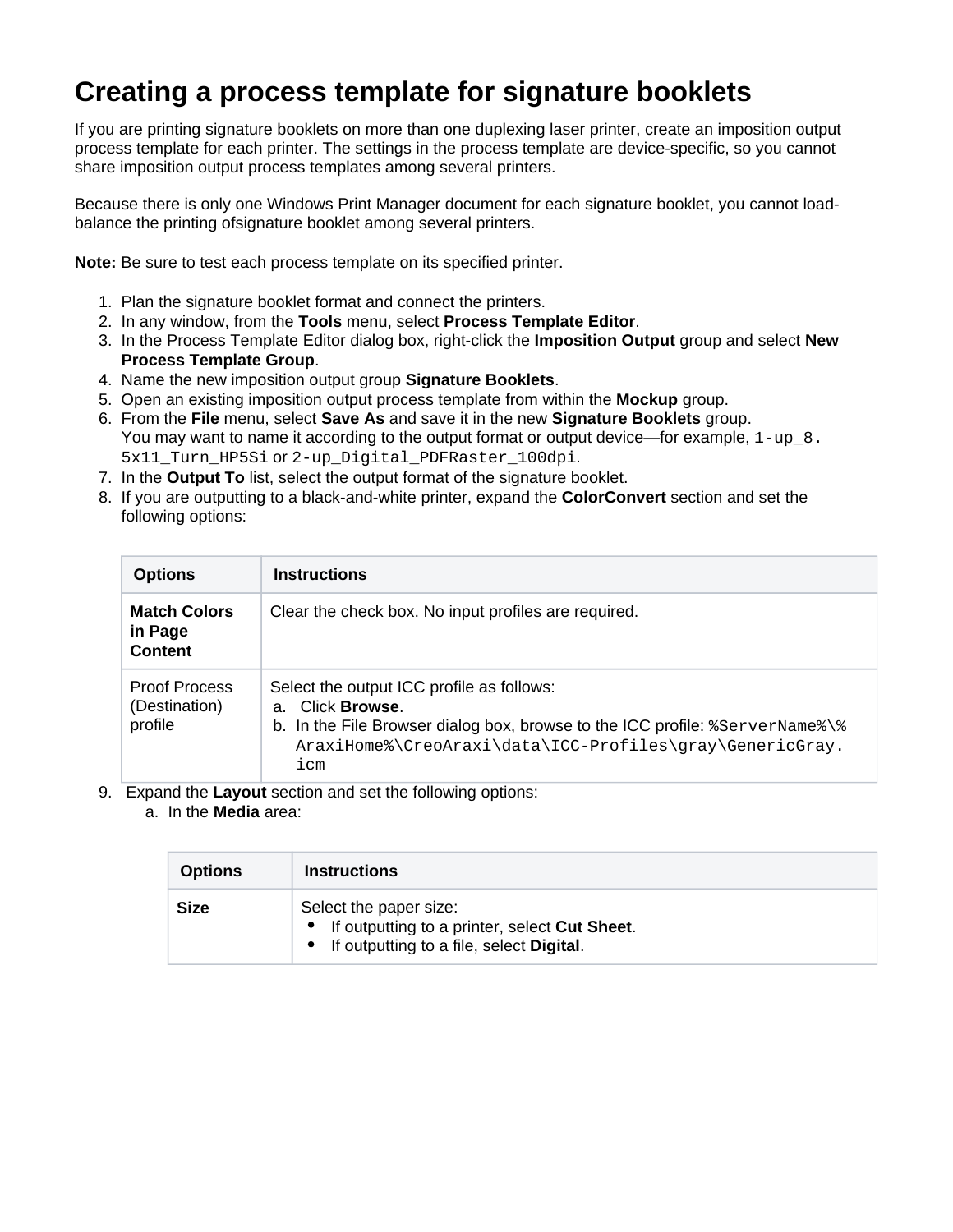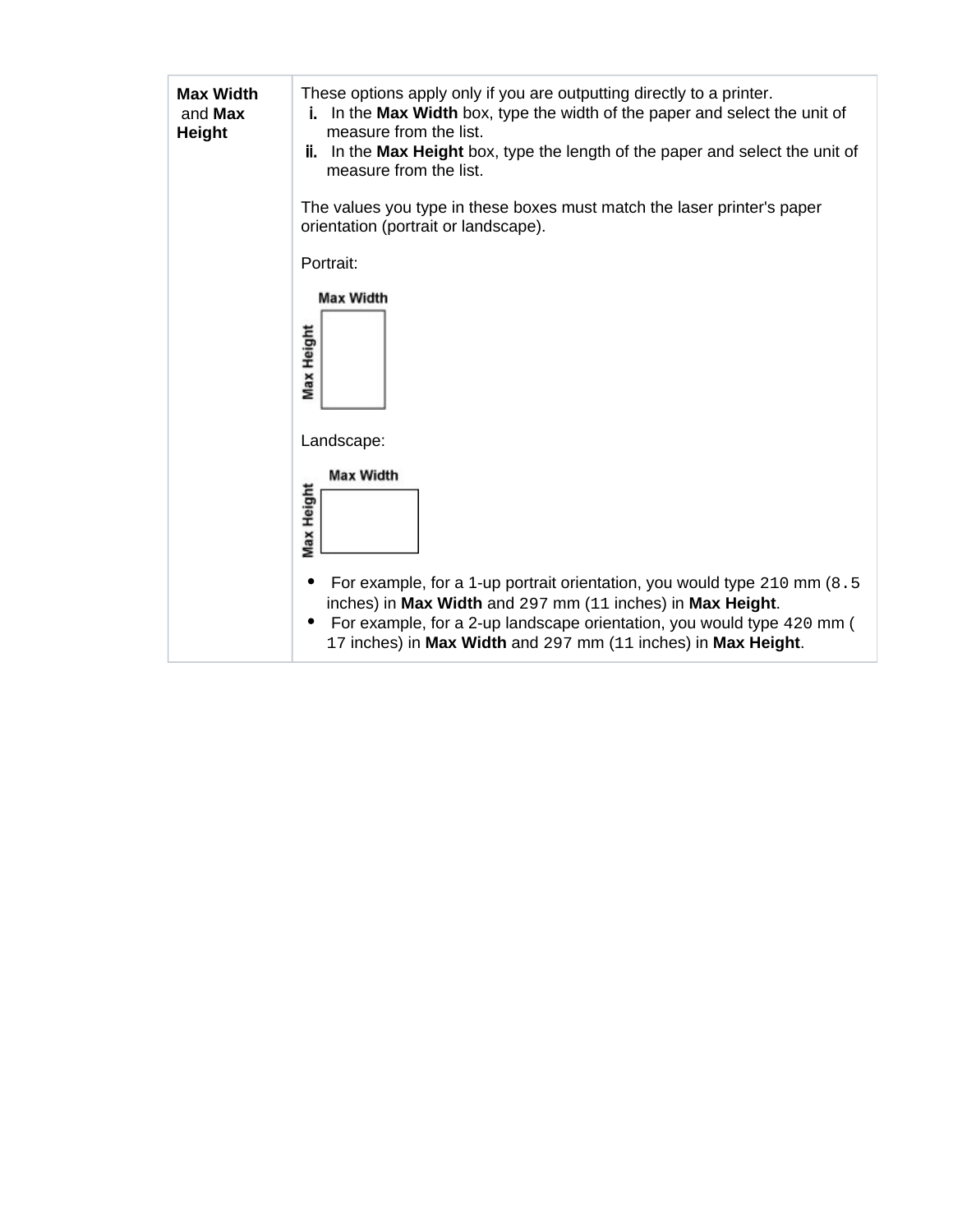

b. In the **Placement** area:

| <b>Options</b>                         | <b>Instructions</b>                                                                                                                      |
|----------------------------------------|------------------------------------------------------------------------------------------------------------------------------------------|
| <b>Orientation</b>                     | Select $0^{\circ}$ .                                                                                                                     |
| <b>Center</b><br>Along<br><b>Width</b> | Select this check box to center the page horizontally. This check box must be<br>selected for the signature booklet to output correctly. |
| <b>Center</b><br>Along<br>Height       | Select this check box to center the page vertically. This check box must be<br>selected for the signature booklet to output correctly.   |

c. In the **Scaling** area:

| <b>Options</b> | <b>Instructions</b>                           |
|----------------|-----------------------------------------------|
|                | All options   Clear all options in this area. |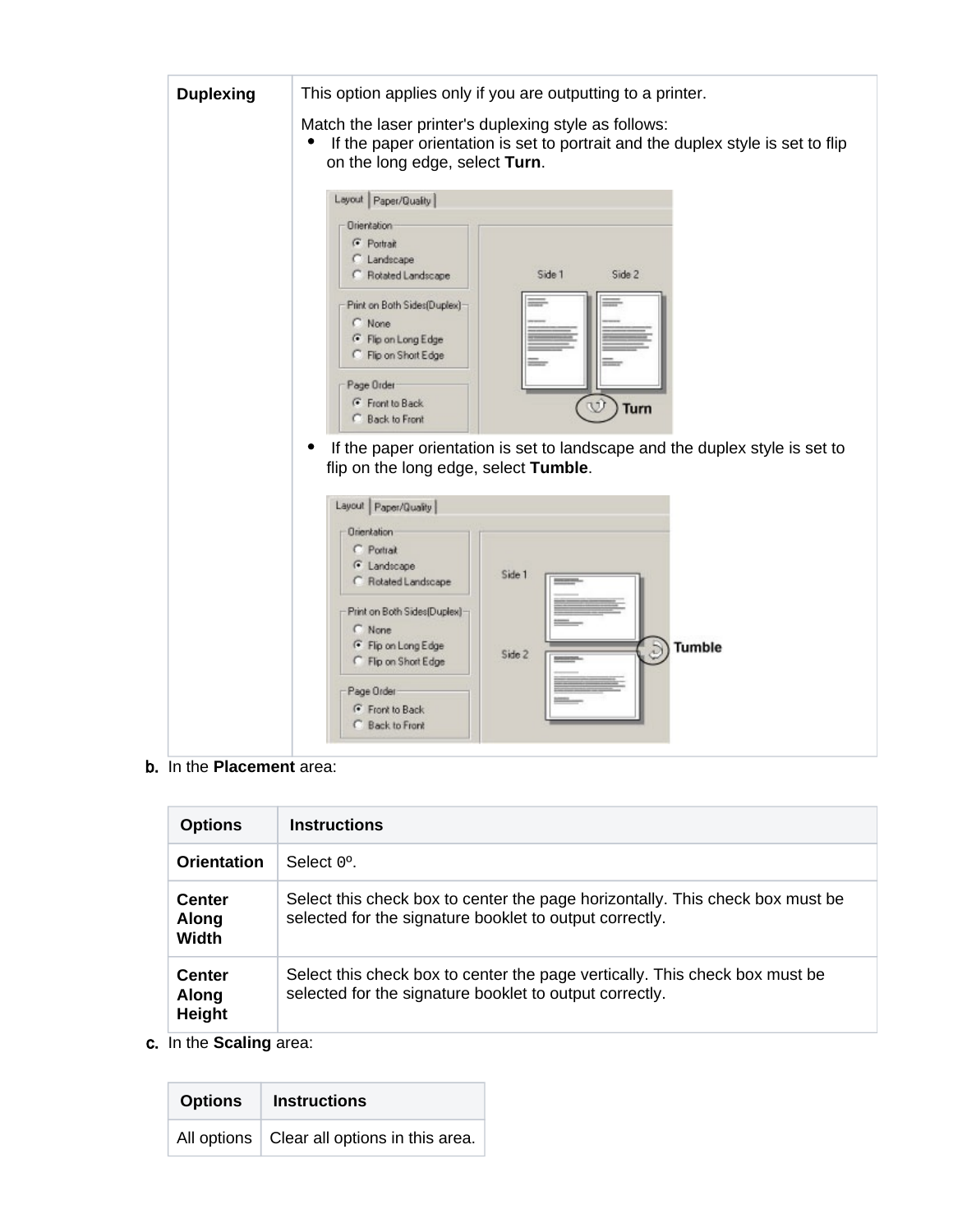## d. In the **Signature Booklet** area:

| <b>Options</b>                                      | <b>Instructions</b>                                                                                                                                                                                                                                                                                                                                                                                                                                                                                                                                                                                                                                                                                             |
|-----------------------------------------------------|-----------------------------------------------------------------------------------------------------------------------------------------------------------------------------------------------------------------------------------------------------------------------------------------------------------------------------------------------------------------------------------------------------------------------------------------------------------------------------------------------------------------------------------------------------------------------------------------------------------------------------------------------------------------------------------------------------------------|
| <b>Enable</b><br><b>Signature</b><br><b>Booklet</b> | Select the check box to make the signature booklet options available.                                                                                                                                                                                                                                                                                                                                                                                                                                                                                                                                                                                                                                           |
| <b>Type</b>                                         | Select how many pages will output on the sheet:<br>To output two PDF pages per sheet (one front and one back) in reader order<br>by signature, select 1-up.<br>• To output four PDF pages per sheet (two front and two back) in reader order<br>by signature, select 2-up.                                                                                                                                                                                                                                                                                                                                                                                                                                      |
| <b>Document</b><br><b>Binding</b>                   | This list becomes available when you select 2-up from the Type list.<br>Select Left, Right, Top or Bottom.                                                                                                                                                                                                                                                                                                                                                                                                                                                                                                                                                                                                      |
| Use and<br>with Offset                              | Select Bleed Box or Trim Box.<br>Determines how much of the area around the page's bleed or trim box to include<br>when printing. You can increase the offset amount to see the bleed area, gutters,<br>imposition and page marks, and parts of neighboring imposed pages. Be sure<br>the output sheet is large enough to accommodate both the pages and the bleed<br>or trim offset amount.<br>To print with only the final bleed or trim, type 0.0.<br>To image content outside the page's bleed or trim box, type a positive value<br>and select a measurement from the list. The offset amount you choose<br>depends on the size of the gutter. Typically 6 to 13 mm (0.25 to 0.5 inches) is<br>sufficient. |
| <b>Duplex</b><br><b>Offsets</b>                     | This option applies only if you are outputting to a duplexing printer.<br>Adjust for the mechanical misalignment in the laser printer's unit. There are<br>alignment test targets that you can run that measure how far off the front and<br>back are from center. Use the Front X and Y and Back X and Y values to<br>compensate for any misalignments. Select the units of measure in the list.                                                                                                                                                                                                                                                                                                               |
| Page<br><b>Marks</b>                                | Identify the name and location of a PDF file containing the page marks. Click<br><b>Browse</b> to locate and select the marks file.<br>The variable mark $\S$ [PagePositionNumber] or $\S$ [PPN] can be used to verify<br>that the pages are in the correct page set positions in the imposition.                                                                                                                                                                                                                                                                                                                                                                                                               |
| <b>Calibrate</b>                                    | Select this check box to apply calibration curves to the marks. The calibration<br>curve is set in the Calibration Curve list in the Calibration & Screening section.                                                                                                                                                                                                                                                                                                                                                                                                                                                                                                                                           |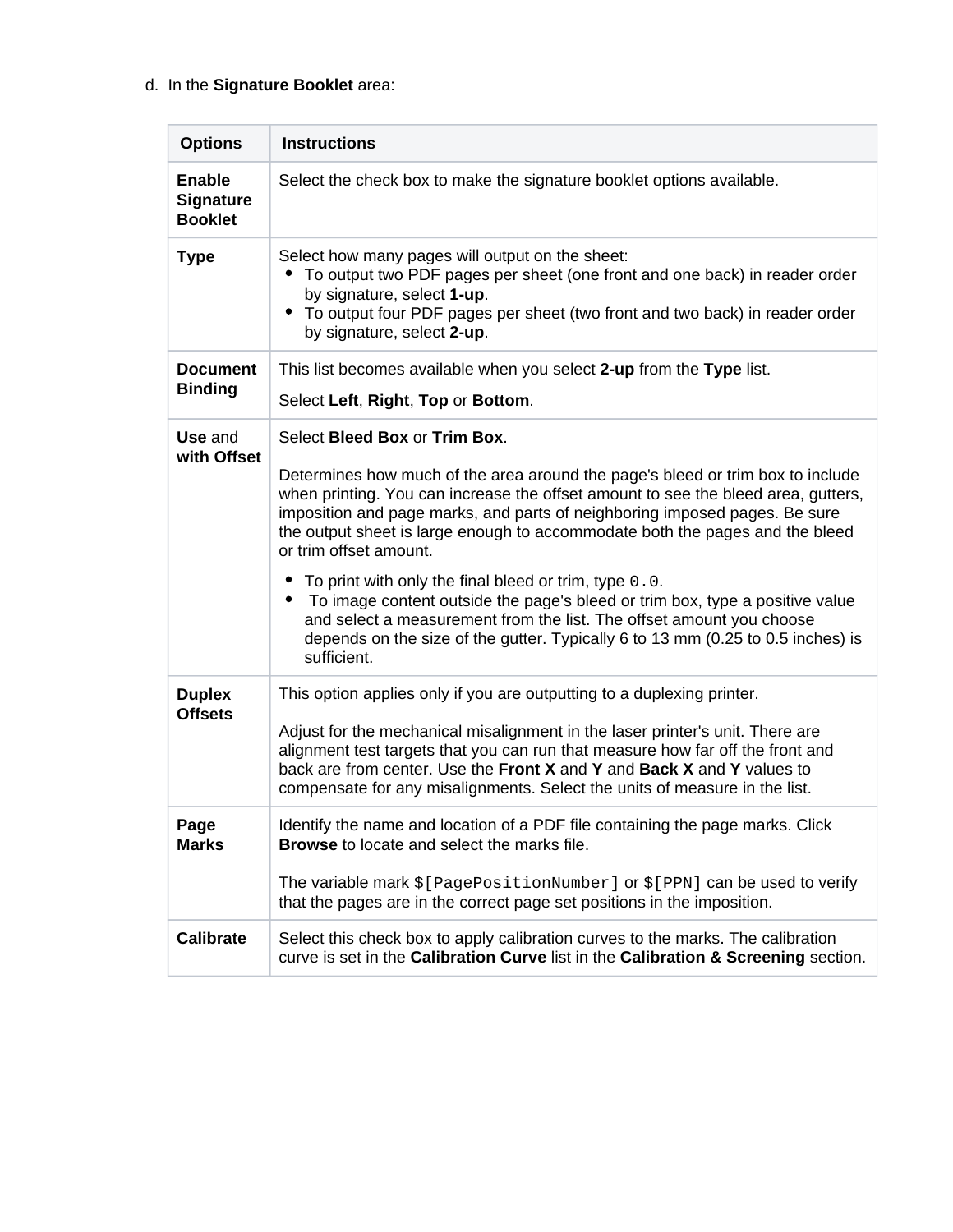| Locate<br>Page<br><b>Marks</b><br>Adjacent<br>To | Select where to place the page marks in relation to the page's trim box.<br>When you select <b>Right</b> or Left, the page marks rotate as follows:<br>• Left—rotates the mark $90^{\circ}$ counterclockwise<br><b>Right</b> —rotates the mark $90^\circ$ clockwise<br><b>Bottom-no rotation</b><br>• Top-no rotation |
|--------------------------------------------------|-----------------------------------------------------------------------------------------------------------------------------------------------------------------------------------------------------------------------------------------------------------------------------------------------------------------------|
| at<br><b>Distance</b>                            | Place the page marks just outside the bleed box. Otherwise, the page mark may<br>get associated with an adjoining page, or it may overprint onto another page.<br>You may need to increase the Use > Trim Box with offset amount to see the<br>page marks.                                                            |

10. Expand the **Render** section and set the following options:

| <b>Options</b>                                 | <b>Instructions</b>                                                                |
|------------------------------------------------|------------------------------------------------------------------------------------|
| <b>JTP</b>                                     | Select a proofing job ticket processor (JTP).                                      |
| <b>Resolution X and</b><br><b>Resolution Y</b> | Select the output resolution for both the X (horizontal) and Y<br>(vertical) axes. |

- 11. Complete any remaining options in the **Render** section according to the output device.
- 12. Configure the **Calibration & Screening** section according to your output device.
- 13. Expand the **Device** section and set the following options:

| <b>Options</b>        | <b>Instructions</b>                                                                                                                                                                                                                                                                                                                                                                                                                                                                                                                                                                                                                      |
|-----------------------|------------------------------------------------------------------------------------------------------------------------------------------------------------------------------------------------------------------------------------------------------------------------------------------------------------------------------------------------------------------------------------------------------------------------------------------------------------------------------------------------------------------------------------------------------------------------------------------------------------------------------------------|
| Output<br><b>Type</b> | Select the output type and specify its location:<br>• If outputting to a printer, select Absolute File or Printer and either type the printer<br>name or click Browse and browse to the printer location.<br>• If outputting to a file that will be stored on a mounted volume, select Absolute File or<br>Printer, click Browse and browse to the location.<br>• If outputting to a file that will be stored in the job folder, select Job-Relative File and<br>type the folder name.<br>Important: Do not select Submit as Multiple Print Job. If this check box is selected, the<br>signature booklet will output one page at a time. |

14. Expand the **Processed File Options** section and set the following options:

| <b>Options</b>                                          | <b>Instructions</b>                                                                                                              |
|---------------------------------------------------------|----------------------------------------------------------------------------------------------------------------------------------|
| Use<br><b>Prinergy-</b><br>define File<br><b>Naming</b> | If outputting to a printer, select Use Prinergy-defined File Naming and keep the<br>remaining options at their default settings. |